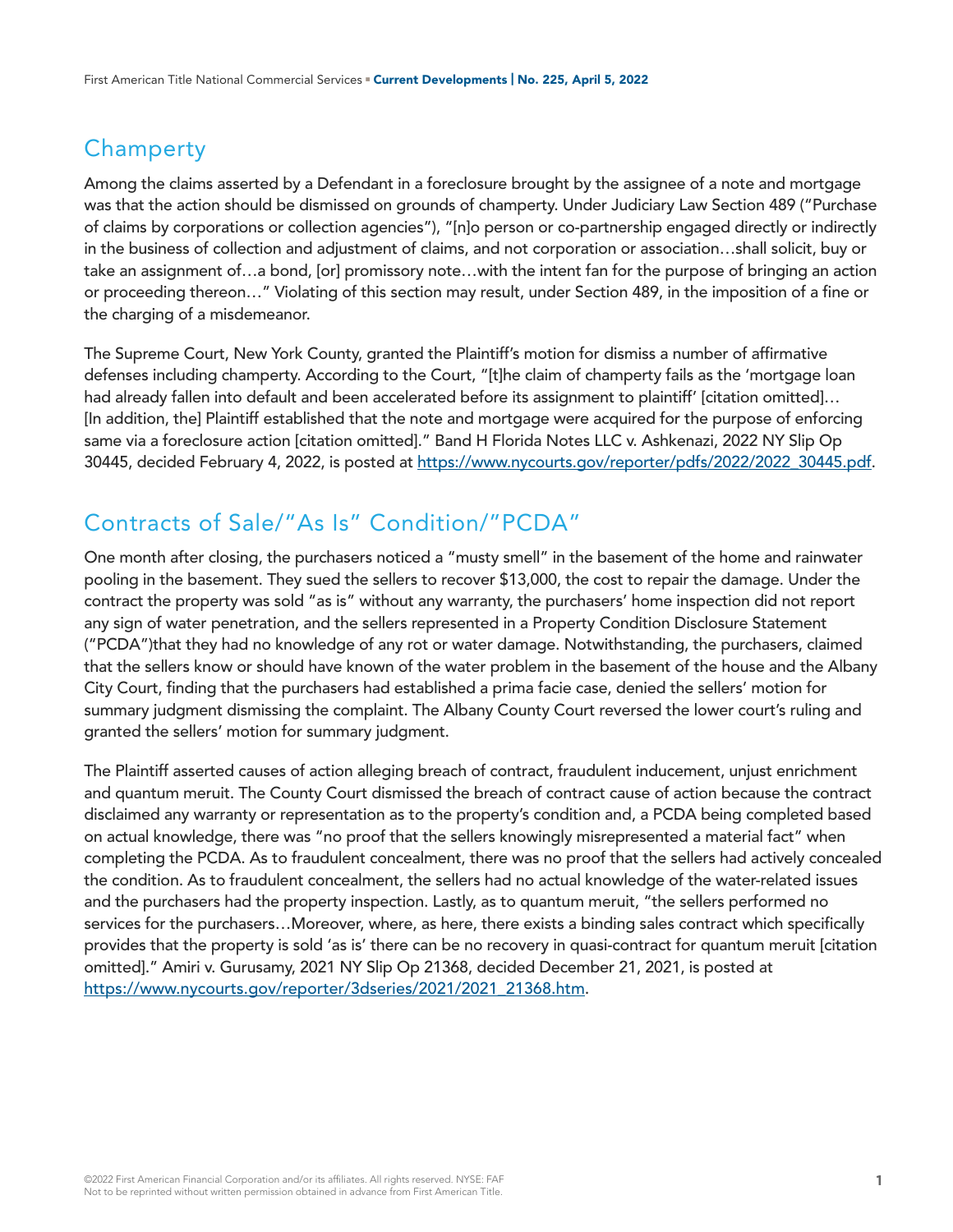# Contracts of Sale/Impossibility of Performance

The Plaintiff, a resident and citizen of the People's Republic of China, entered into a contract to purchase a condominium unit from the Sponsor. The purchase agreement provided that if the Plaintiff failed to close the Sponsor could cancel the agreement and retain the contract deposit. There was no financing contingency. The Plaintiff sued to recover the deposit, claiming impossibility of performance; that due to restrictions issued by the Chinese Government limiting the flow of capital out of China he was unable to transfer funds out of China to complete the purchase. The Supreme Court, New York County, dismissed the complaint. According to the Court,

*"[e]ven taking plaintiff's allegations regarding Chinese money transfer regulations as true, plaintiff does not allege that the means of performance have been totally destroyed, i.e., that he could not have found a way to purchase the Unit without a wire transfer from a Chinese bank…Moreover, there is no contingency clause in the agreement that would allow plaintiff to escape performance due to the actions of nonparty State actors, and thus plaintiff cannot claim that his performance was impossible due to those actions [citation omitted]."*

Zeyu Wang v. 44th Drive Owner LLC, 2022 NY Slip Op 30436, decided February 8, 2022, is posted at [https://www.nycourts.gov/reporter/pdfs/2022/2022\\_30436.pdf.](https://www.nycourts.gov/reporter/pdfs/2022/2022_30436.pdf)

# Deeds/Administrators/Apparent Authority

In 2008, the administrator of the Estate of a decedent owning real property conveyed the property to her sister and herself who, in 2009, obtained a mortgage loan. In 2017, she was removed as administrator of the Estate. The sister, claiming that the 2008 conveyance was void ab initio, then moved, in an action to foreclose the mortgage, for the mortgage to be canceled and discharged of record, which motion was denied by the Supreme Court, Queens County. Affirming the lower court's ruling, the Appellate Division, Second Department, stated the following:

*"[T]he record shows that the [administrator] was cloaked with apparent authority, since she executed the deed in her capacity as administrator of the decedent's estate, pursuant to letters of administration issued by the Surrogate's Court. The fact that [her] letters of administration were later revoked…dies not render the deed void ab initio, but, at most, voidable [citation omitted]."*

There was no claim that the foreclosing mortgagee was not a bona fide encumbrancer. Gerlitz v. Biddle, 2022 NY Slip Op 00851, decided February 9, 2022, is posted at [http://www.nycourts.gov/reporter/3dseries/2022/2022\\_00851.htm](http://www.nycourts.gov/reporter/3dseries/2022/2022_00851.htm).

### Deeds/Partnerships

In 1964, title to land in Queens County was acquired by a partnership consisting of three brothers. In 1992, a deed was executed by the partnership, signed on behalf of the partnership by the three brothers, one of whom died twenty-three years before the date was purportedly signed by him. The Administrator c.t.a. of the Estate commenced an action seeking to have the deed declared void and to recover damages against, among others, the other brothers and the person who notarized the deed for fraudulent concealment and unjust enrichment. The Supreme Court, Queens County's dismissal of the complaint was upheld by the Appellate Division, Second Department. According to the Appellate Division, the property was held in the name of the partnership and on the death of the partner his interest passed to the other partners under the Partnership Law. Thus, the decedent's estate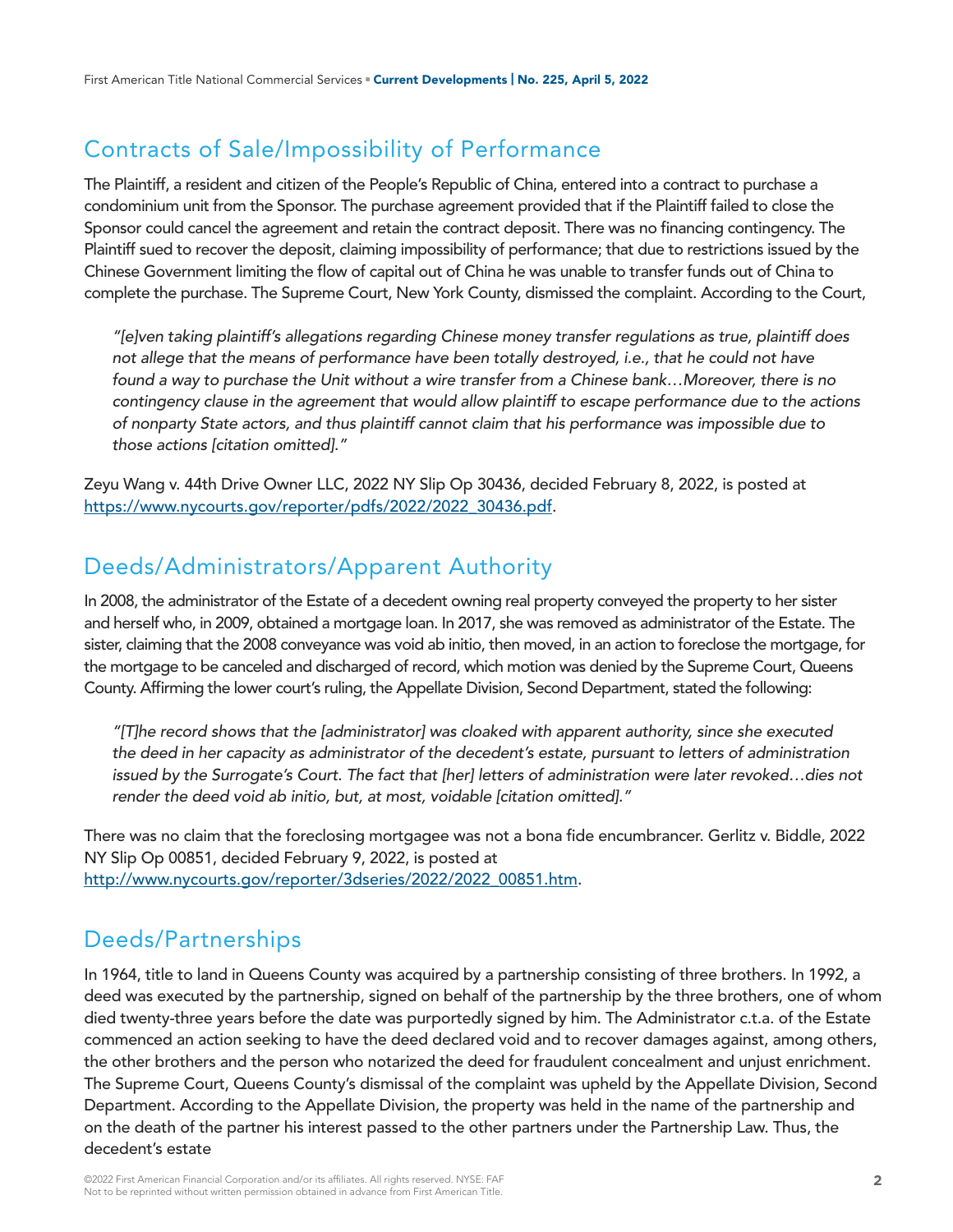*"was not entitled to, and never acquired, any interest [the decedent] may have had in the disputed property prior to his death. Moreover…[the decedent's] alleged signature on the 1992 deed has no significance, as at that point in time, his interest…had already vested in the remaining partners…Further, while a forged deed is void ab initio [citation omitted], here, the plaintiff was not aggrieved by the 1992 forged deed and, therefore, does not have standing to bring an action for a judgment declaring said 1992 deed void ab initio on behalf of the estate."*

Abruzzi v. Bond Realty, Inc., 2022 NY Slip Op 00156, decided January 12, 2022, is posted at [https://www.nycourts.gov/reporter/3dseries/2022/2022\\_00156.htm.](https://www.nycourts.gov/reporter/3dseries/2022/2022_00156.htm)

### Lien Law

The Supreme Court, Kings County, dismissed the complaint in a subcontractor's action to foreclose its mechanic's lien, discharged the lien, and cancelled the lis pendens. The general contractor executed an Unconditional Waiver and Release Upon Final Payment, establishing that the Defendant had paid the general contractor for the subcontracted work before the mechanic's lien was filed. The Plaintiff did not allege it performed work or provided materials for the Defendant's property after the date on which the general contractor, in the Waiver, indicated it had been paid in full. The Court further noted that "[s]ubject to certain exceptions which are not relevant to this case, 'a property owner who contracts with a general contractor…does not become liable to the subcontractor on a quasi-contract theory' [citation omitted]." O.R.B Star Construction, Inc. v. Lindahl, 2022 NY Slip Op 30495, decided January 28, 2022, is posted at [http://www.nycourts.gov/reporter/pdfs/2022/2022\\_30495.pdf](http://www.nycourts.gov/reporter/pdfs/2022/2022_30495.pdf).

### Mezzanine Loans/Mortgage Foreclosures

Notwithstanding the objections of a mezzanine lender, the Supreme Court, New York County, granted the foreclosing Plaintiff's motion for summary judgment. According to the Court, "[t]he Mezzanine Lender was structurally subordinate to the Mortgage Lender's position. In the absence of an intercreditor agreement… providing otherwise, the Mezzanine Lender simply has no basis to contest the Mortgage Lender's right to foreclose on the real property…It does not matter that the borrower under the mezzanine loan documents by consenting to the foreclosure of the Mortgage." U.S. Bank, N.A. v. 342 Property LLC, 2022 NY Slip Op 30488, decided February 14, 2022, is posted at [http://www.nycourts.gov/reporter/pdfs/2022/2022\\_30488.pdf](http://www.nycourts.gov/reporter/pdfs/2022/2022_30488.pdf).

### Money Judgments/Interest

On December 31, 2021, Governor Hochul signed into law Chapter 831 of the Laws of 2021 amending Sections of the CPLR to reduce the interest rate on money judgments against natural persons involving "consumer debt" (as defined in CPLR Section 5004(b)) from 9% to 2% per annum. The legislation (Senate Bill 05724A/ Assembly Bill 06474A), amending the CPLR, is effective 120 days after its enactment, which is April 30, 2022, and can be obtained at [Bill Search and Legislative Information | New York State Assembly \(nyassembly.gov\)](https://www.nyassembly.gov/leg/?default_fld=&leg_video=&bn=S05724&term=2021&Summary=Y&Text=Y).

## Mortgage Foreclosures/Abandonment

Under subsection (c) ("Default not entered within one year") of CPLR Section 3215 ("Default judgment"), "[i]f the plaintiff fails to take proceedings for the entry of judgment within one year after the default [of the Defendant], the court shall not enter judgment but shall dismiss the complaint as abandoned, without costs, upon its own initiative or motion, unless sufficient cause is shown why the complaint should not be dismissed…"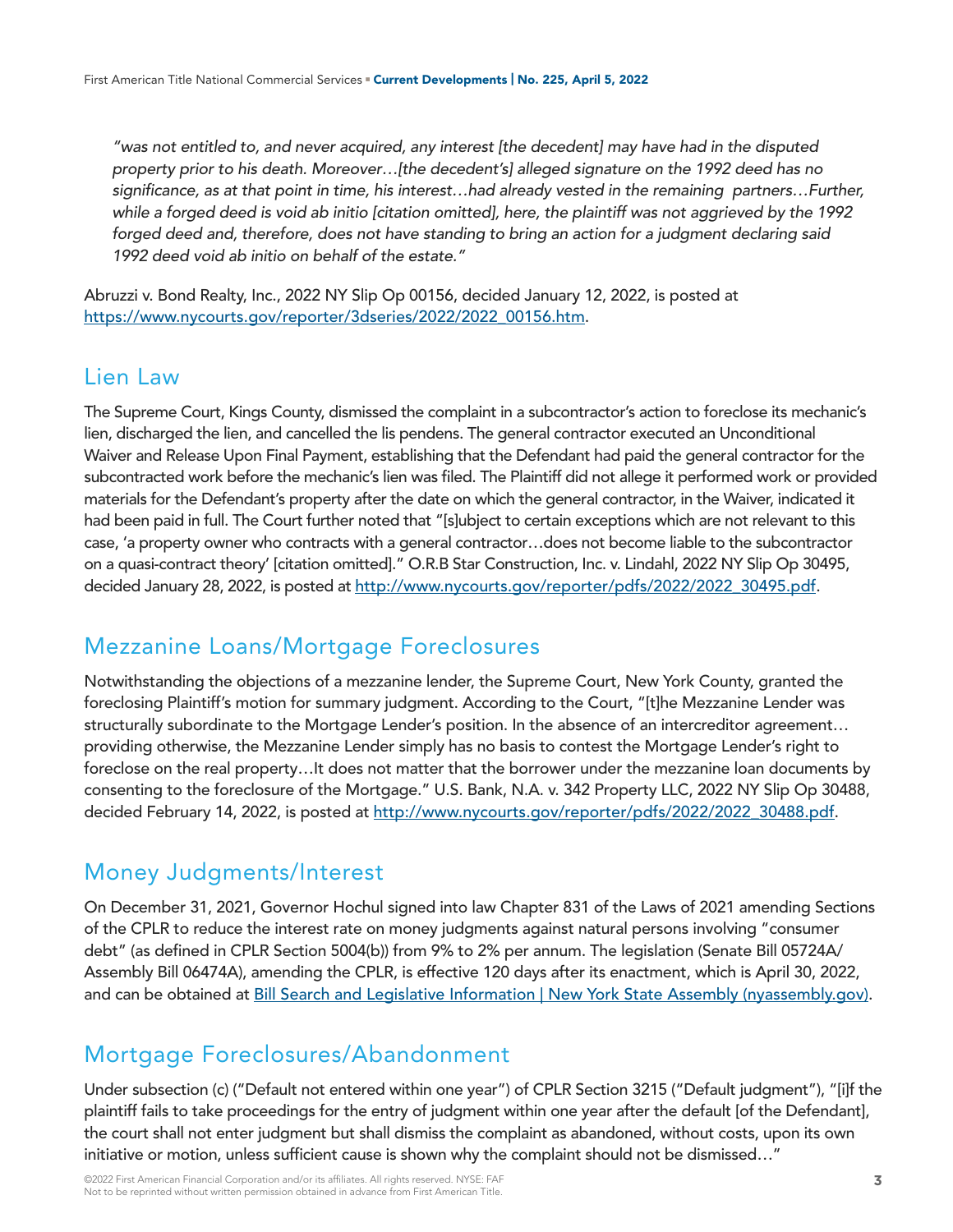The Supreme Court, Suffolk County, denied a motion to dismiss the complaint in an action to foreclose a mortgage as having been abandoned under Section 3215, as no proceedings was commenced for entry of a default judgment within one year of the appellant's failure to appear to answer. The Appellate Division, Second Department, reversed the lower court and dismissed the action. "'The language of CPLR 3215(c) is not, in the first instance, discretionary, but mandatory'…[and] there was no showing of sufficient cause why the complaint should not be dismissed [citation omitted]." HSBC Bank USA v. Rini, 2022 NY Slip Op 01016, decided February 16, 2022, is posted at [https://www.nycourts.gov/reporter/3dseries/2022/2022\\_01016.htm.](https://www.nycourts.gov/reporter/3dseries/2022/2022_01016.htm)

# Mortgage Foreclosures/Judgment of Foreclosure and Sale

After entry of a judgment of foreclosure and sale, the Defendant-mortgagor commenced an action to quiet title seeking to have the mortgage loan rescinded. Among the causes of action asserted in the quiet title action were allegations of fraud, intentional infliction of emotional distress, violation of federal statutes, and unjust enrichment. The Supreme Court, Kings County, dismissed the complaint as being barred by the doctrine of collateral estoppel, and the Appellate Division, Second Department, affirmed the lower court's Order. According to the Appellate Division, "[t]he issues raised by the plaintiff in this action were or could have been litigated in the foreclosure action, and [the plaintiff] is therefore precluded from relitigating them in this action…" Savory v. Wells Fargo Bank, N.A., 2022 NY Slip Op 01060, decided February 16, 2022, is posted at [http://www.nycourts.gov/reporter/3dseries/2022/2022\\_01060.htm](http://www.nycourts.gov/reporter/3dseries/2022/2022_01060.htm).

### Mortgage Foreclosures/Notices - RPAPL Section 1304

RPAPL Section 1304 ("Required prior notices") requires that "a lender, an assignee or a mortgage loan servicer [commencing] legal action against the borrower, including [a] mortgage foreclosure" send a notice, in the form specified in Section 1304, to the borrower at least ninety days before litigation on a "home loan" is commenced.

In MTGLQ Investors, L.P. v. Cutaj, 2022 NY Slip Op 00858, the Appellate Division, Second Department, reversed entry of a judgment of foreclosure and sale by the Supreme Court, Westchester County, holding that the Plaintiff had failed to establish that it had strictly complied with Section 1304. Notwithstanding that the Plaintiff had submitted a certified mail receipt, the notice did not indicate that it was sent by registered or certified mail or by first class mail. In addition, the affidavit submitted by an officer of the loan servicer "merely described the mailing requirements listed in the statute…[and was therefore] insufficient to constitute proof of a standard office mailing procedure designed to ensure that items are properly addressed and mailed [citations omitted]." This decision is posted at [http://www.nycourts.gov/reporter/3dseries/2022/2022\\_00858.htm.](http://www.nycourts.gov/reporter/3dseries/2022/2022_00858.htm)

In Bank of New York Mellon v. Sae Young Min, 2022 NY Slip Op 00393, decided January 26, 2022, the Appellate Division, Second Department, reversed entry of summary judgment by the Supreme Court, Kings County, holding that the foreclosing Plaintiff had not established, prima facie, its compliance with the requirements of Section 1304. "No evidence that the RPAPL 1304 notice was mailed by certified mail to the defendant at the subject property was provided, and the affidavit of a…officer of the plaintiff's loan servicer… failed to describe the procedures in place designed to ensure that RPAPL 1304 notices are properly addressed and mailed by both certified and first-class mail [citations omitted]." This decision is posted at [https://www.nycourts.gov/reporter/3dseries/2022/2022\\_00393.htm.](https://www.nycourts.gov/reporter/3dseries/2022/2022_00393.htm)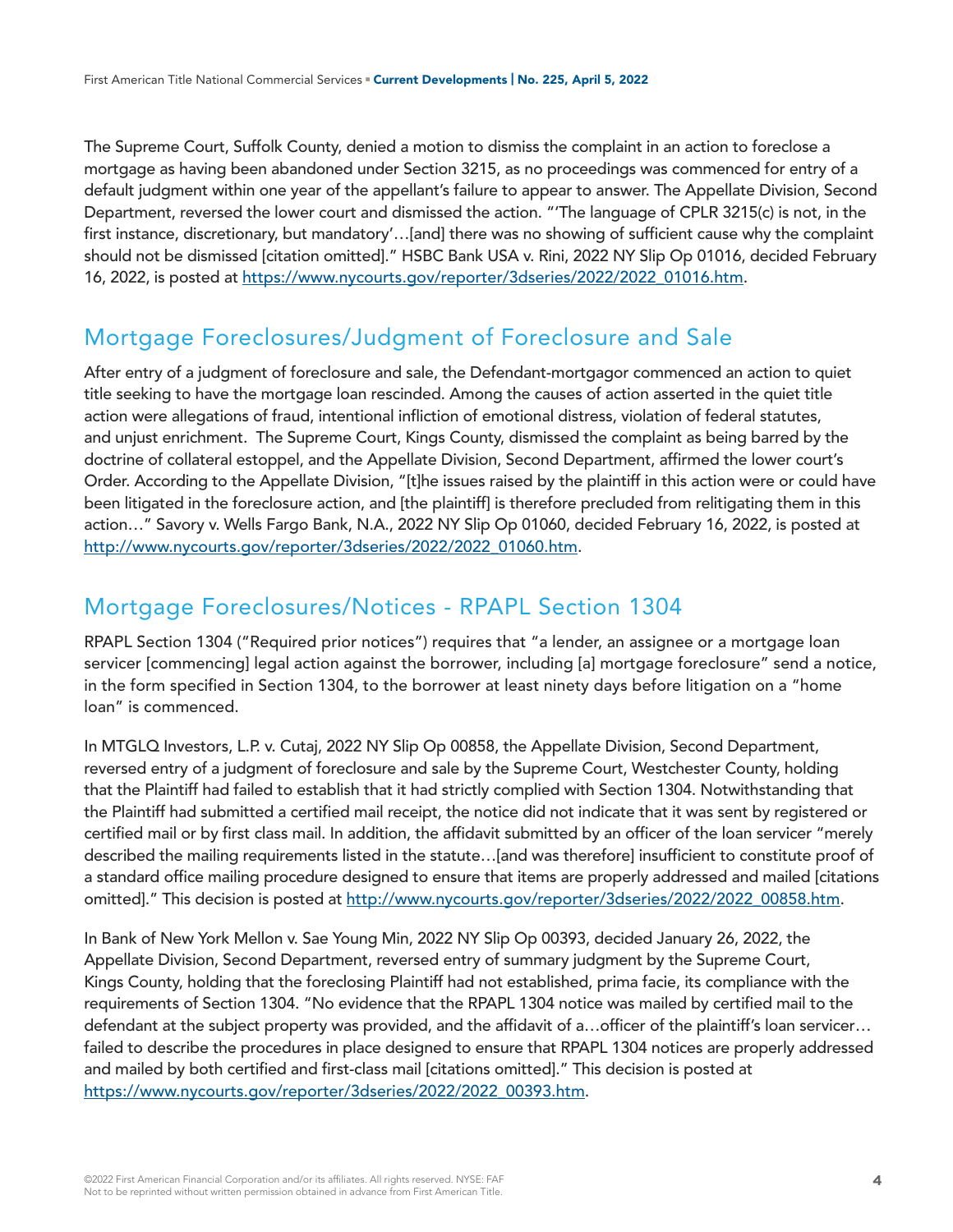In MLB Sub I, LLC v. Mathew, 2022 NY Slip Op 01156, decided February 23, 2022, the Appellate Division, Second Department, affirming the grant of a motion for summary judgment by the Supreme Court, Kings County, held that the notice requirements of Section 1304 did not apply because the obligation secured was not a "home loan" with the meaning of Section 1304. "The plaintiff demonstrated that the property being foreclosed was not the defendant's principal dwelling by submitting the '1-4 Family Rider' which deleted the occupancy-by-borrower requirement in the mortgage [citations omitted]." This decision is posted at [https://www.nycourts.gov/reporter/3dseries/2022/2022\\_01156.htm.](https://www.nycourts.gov/reporter/3dseries/2022/2022_01156.htm)

### Mortgage Foreclosures/ RPAPL Section 1304/Community Housing Agencies

Until January 14, 2020, RPAPL Section 1304 required that "the notices required by this section shall contain a current list of at least five housing counseling agencies serving the county where the property is located from the most recent listing available from the department of financial services." Effective January 14, 2020, the counseling agencies serving the county must be approved by the United States department of housing and urban development."

In a mortgage foreclosure started in 2019, the Appellate Division, Second Department, reversed entry of a judgment of foreclosure and sale by the Supreme Court, Suffolk County, because one of the counseling agencies listed in the Section 1304 notice is located in Watertown, New York, approximately 350 miles from the mortgaged premises. "By failing to submit evidence that the Watertown agency served the region wherein the defendants resided, the plaintiff failed to establish its prima facie entitlement to judgment as a matter of law…" Wells Fargo Bank v. McMahon, 2022 NY Slip Op 00903, decided February 9, 2022, is posted at [http://www.nycourts.gov/reporter/3dseries/2022/2022\\_00903.htm](http://www.nycourts.gov/reporter/3dseries/2022/2022_00903.htm).

Similarly, in U.S. Bank, N.A. v. Gordon, 2022 NY Slip Op 00898, decided February 9, 2022. Involving an action to foreclose a mortgage on a property in Queens County, the Appellate Division, Second Department, held that the foreclosing mortgagee had not established, prima facie, its compliance with Section 1304. One of the five housing counseling agencies listed in the Section 1304 notice is located in Nassau County and "the plaintiff failed to establish, prima facie, that all five of the agencies [listed] served Queens County." This decision is posted at [http://www.nycourts.gov/reporter/3dseries/2022/2022\\_00898.htm](http://www.nycourts.gov/reporter/3dseries/2022/2022_00898.htm).

## Mortgage Foreclosures/ RPAPL Section 1304/"Separate Envelope"

Subdivision "2" of RPAPL Section 1304 also states that "[t]he notices required by this section shall be sent by lender, assignee or mortgage loan servicer in a separate envelope from any other mailing or notice." The Supreme Court, Westchester County, denied the Plaintiff's motion for summary judgment and granted a Defendant's cross-motion to dismiss the complaint as to him because the Plaintiff had included with the Section 1304 notice other information as to the rights of a debtor in bankruptcy and in military service. The Appellate Division, Second Department, affirming the lower court's ruling, held that "inclusion of any material in the separate envelope sent to the borrower under RPAPL 1304 that is not expressly delineated in these provisions constitutes a violation of the separate envelope requirement of RPAPL 1304(2)." The Appellate Division noted that "the 'separate envelope' requirement of RPAPL 1304 appears to be exclusive to this section and is not found in other notice provisions applicable to mortgage foreclosure proceedings [citations omitted]."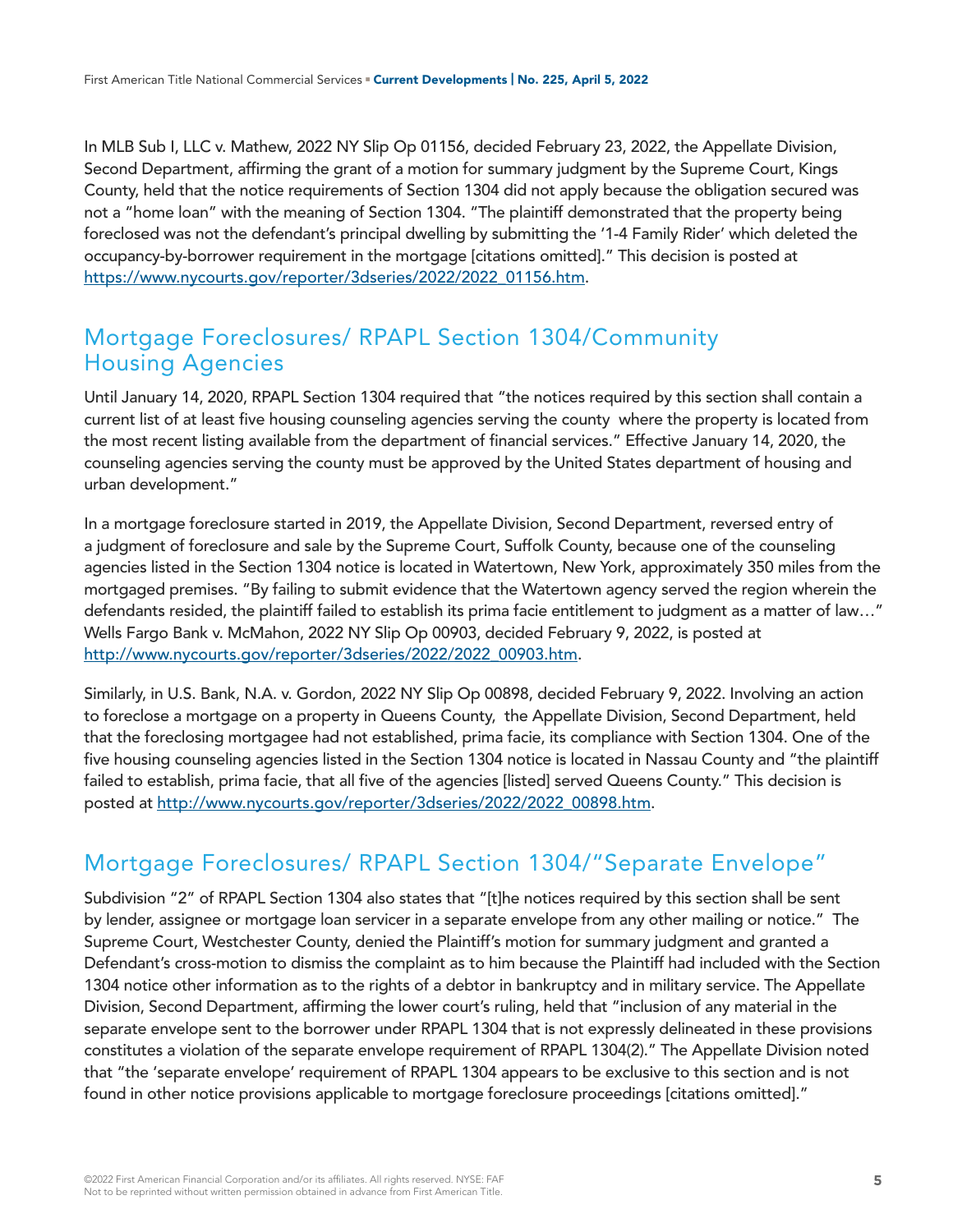# Mortgage Foreclosures/Referee's Report

The Appellate Division, Second Department, rejecting the report of the referee appointed in an action to foreclose a mortgage, reversed entry by the Supreme Court, Queens County of the foreclosure judgment and remitted the case for a new report to be prepared. The referee's report was based "in significant part" on the affidavit of an officer of the purported "servicer and attorney-in-fact". However, the affidavit did not set forth "when [the servicer] began servicing the loan and did not provide a power of attorney appointing it as attorney-in-fact [citation omitted]. Moreover, [the affiant] did not state that 'she was personally familiar with the record-keeping practices and procedures' [of the servicer] [citation omitted]…[T]he plaintiff [also] did not submit the business records on which [the affiant] purportedly relied in computing the total amount due on the mortgage." Christiana Trust v. Campbell, 2022 NY Slip Op 00845, decided February 9, 2022, is posted at [http://www.nycourts.gov/reporter/3dseries/2022/2022\\_00845.htm](http://www.nycourts.gov/reporter/3dseries/2022/2022_00845.htm).

A similar, recent decision from the Appellate Division, Second Department, is HSBC Bank USA, N.A. v. Sharon, 2022 NY Slip Op 00852, also decided February 9, 2022. In this case, in reversing entry of a judgment of foreclosure and sale by the Supreme Court, Nassau County, the Appellate Division noted that "'the affiant did not produce any of the business records he purportedly relied upon in making his calculations' [citations omitted]…Thus, the referee's findings with respect to the total amount due upon the mortgage were not substantially supported by the record [citations omitted]." This decision is posted at [https://www.nycourts.gov/reporter/3dseries/2022/2022\\_00852.htm.](https://www.nycourts.gov/reporter/3dseries/2022/2022_00852.htm)

## Mortgage Foreclosures/Standing

The Appellate Division, Second Department, in affirming the grant by the Supreme Court, Kings County, of the Plaintiff's motion for summary judgment, considered the Defendant's affirmative defense that the Plaintiff did not have standing. The Appellate Division found that "the plaintiff established its physical possession of the note at the time of commencement of this action by annexing a copy of the note, endorsed in blank, to the summons and complaint [citations omitted]." According to the Appellate Division, "[w]here, as here, an entity is in possession of a negotiable instrument that has been endorsed in blank, it need not establish how it came into possession of the instrument in order to be able to enforce it [citations omitted]." Citimortgage, Inc. v. Malek, 2022 NY Slip Op 01137, decided February 23, 2022, is posted at [https://www.nycourts.gov/reporter/3dseries/2022/2022\\_01137.htm.](https://www.nycourts.gov/reporter/3dseries/2022/2022_01137.htm)

In Bayview Loan Servicing, LLC v. Caracappa, 2022 NY Slip Op 00997, decided February 16, 2022, the Appellate Division, Second Department, affirmed a judgment of foreclosure and sale, stating that "the plaintiff demonstrated it has standing to commence the instant action by attaching a copy of the note, with an allonge endorsing the note in blank, to the complaint [citations omitted]." This decision is posted at [http://www.nycourts.gov/reporter/3dseries/2022/2022\\_00997.htm](http://www.nycourts.gov/reporter/3dseries/2022/2022_00997.htm).

In Pennymac Holdings, LLC v. Biedermann, 2022 NY Slip Op 30472, decided February 7, 2022, the Supreme Court, New York County, denied the foreclosing Plaintiff's motion for summary judgment for its failure to establish that it had standing. "Since the indorsements at issue were on separate allonges, not [on the] note itself, Plaintiff was required, but neglected, to establish the indorsements or allonges were 'firmly affixed' to the original note [citations omitted]…To the extent Plaintiff relies on naked physical possession of the note to establish [its] standing, 'mere physical possession of a note at the commencement of a foreclosure action is insufficient to confer standing or to make a plaintiff the lawful holder of a negotiable instrument for the purposes of enforcing the note' [citation omitted]." This decision is posted at [http://www.nycourts.gov/reporter/pdfs/2022/2022\\_30472.pdf](http://www.nycourts.gov/reporter/pdfs/2022/2022_30472.pdf).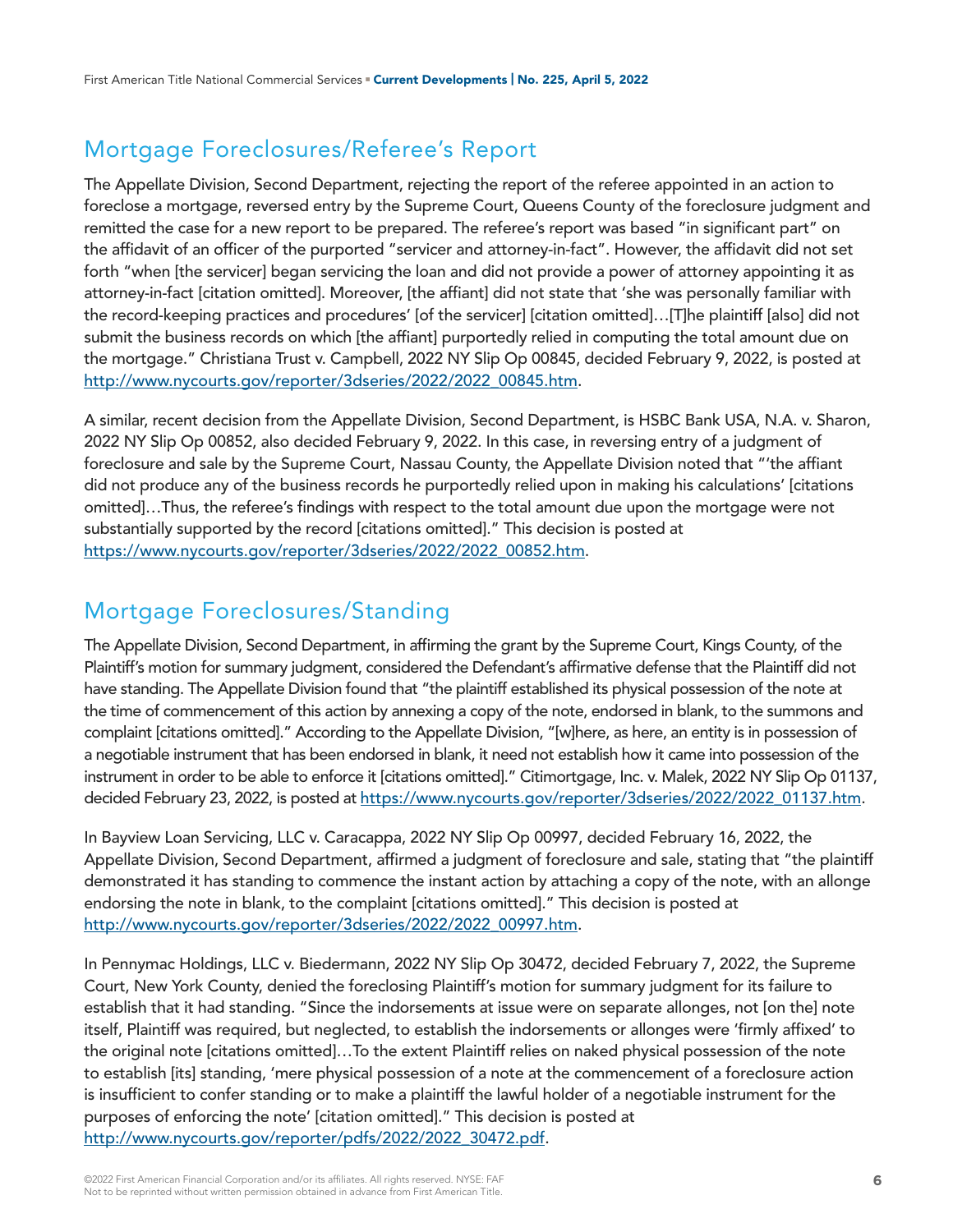In VC RTL Holdings, LLC v. 244 Albany LLC, 2022 NY Slip Op 30390, decided February 2, 2022, a mortgage was assigned and then reassigned to the foreclosing Plaintiff. Defendants asserted that the foreclosing Plaintiff lacked standing since it had not been established that the allonge to the note, indorsed by the original mortgagee and by the initial assignees on its further assignment were "firmly affixed" to the note, as required by UCC Section 3-202 ("Negotiation"). Under Section 3-202, "(2) An indorsement must be written by or on behalf of the holder and on the instrument or on a paper so firmly affixed thereto as to become a part thereof."

The Supreme Court, Kings County, dismissed the Defendants' motion to dismiss, holding that the note was assigned and then reassigned. The first assignment of mortgage stated that the "[a]ssignor…assigns and transfers to Assignee [the mortgage] …TOGETHER with the note or notes therein described or referred to…" In the second mortgage assignment, to the Plaintiff, it is stated that "[a]ssignor hereby…assigns, and transfers to Assignee…[the mortgage]…and any and all of its right, title and interest in and to any and all loan documents related to the Security Instrument, including, without limitation, any notes [and] allonges." According to the Court, "[i]t is well established that 'either a written assignment of the underlying note or the physical delivery of the note…is sufficient to transfer the obligation, and the mortgage passes with the debt as an inseparable incident' [citation omitted]." This decision is posted at [https://www.nycourts.gov/reporter/pdfs/2022/2022\\_30390.pdf.](https://www.nycourts.gov/reporter/pdfs/2022/2022_30390.pdf)

However, in HSBC Bank USA, N.A. v. Herod, 2022 NY Slip Op 01444, decided March 9, 2022, the Appellate Division reversed entry of summary judgment by the Supreme Court, Kings County, because there was "a triable issue of fact as to whether the note was properly endorsed in blank by an allonge 'so firmly affixed thereto as to become a part thereof' when it came into the possession of the plaintiff [citations omitted]" further stated that "[t]he plaintiff's reliance on the assignments of the mortgage is misplaced 'because the mortgage is not the dispositive document of title as to the mortgage loan' [citations omitted]." This decision is posted at [http://www.nycourts.gov/reporter/3dseries/2022/2022\\_01444.htm](http://www.nycourts.gov/reporter/3dseries/2022/2022_01444.htm).

## Mortgage Foreclosures/Statute of Limitations

A lender mailed a notice of the default and commenced to foreclose on its mortgage in 2007; the complaint in that action was dismissed in 2011. In 2018, the Plaintiff, the grantee of the original mortgagor, brought an action under Real Property Actions and Proceedings Law Article 15 ("Action to compel the determination of a claim to real property") to have the mortgage discharged because the statute of limitations to foreclose had expired. The Supreme Court, Suffolk County, denied the Defendant-mortgagee's motion to dismiss the complaint; the Appellate Division, Second Department, reversed the lower court's Order. According to the Appellate Division,

*"[t]he language in the 2007 notice of default did not serve to accelerate the loan, as it was nothing more than a letter discussing acceleration as a possible future event which does not constitute an exercise of the mortgage's optional acceleration clause [citations omitted]. Moreover, since the 2008 foreclosure action was dismissed on the ground that the defendant lacked standing, the commencement of that*  action as [a] purported acceleration was a nullity, and the statute of limitations did not begin to run at the *time of the purported acceleration."* 

IPA Asset Management, LLC v. Bank of New York Mellon, 2022 NY Slip Op 01151, decided February 23, 2022, is posted at [https://www.nycourts.gov/reporter/3dseries/2022/2022\\_01151.htm.](https://www.nycourts.gov/reporter/3dseries/2022/2022_01151.htm)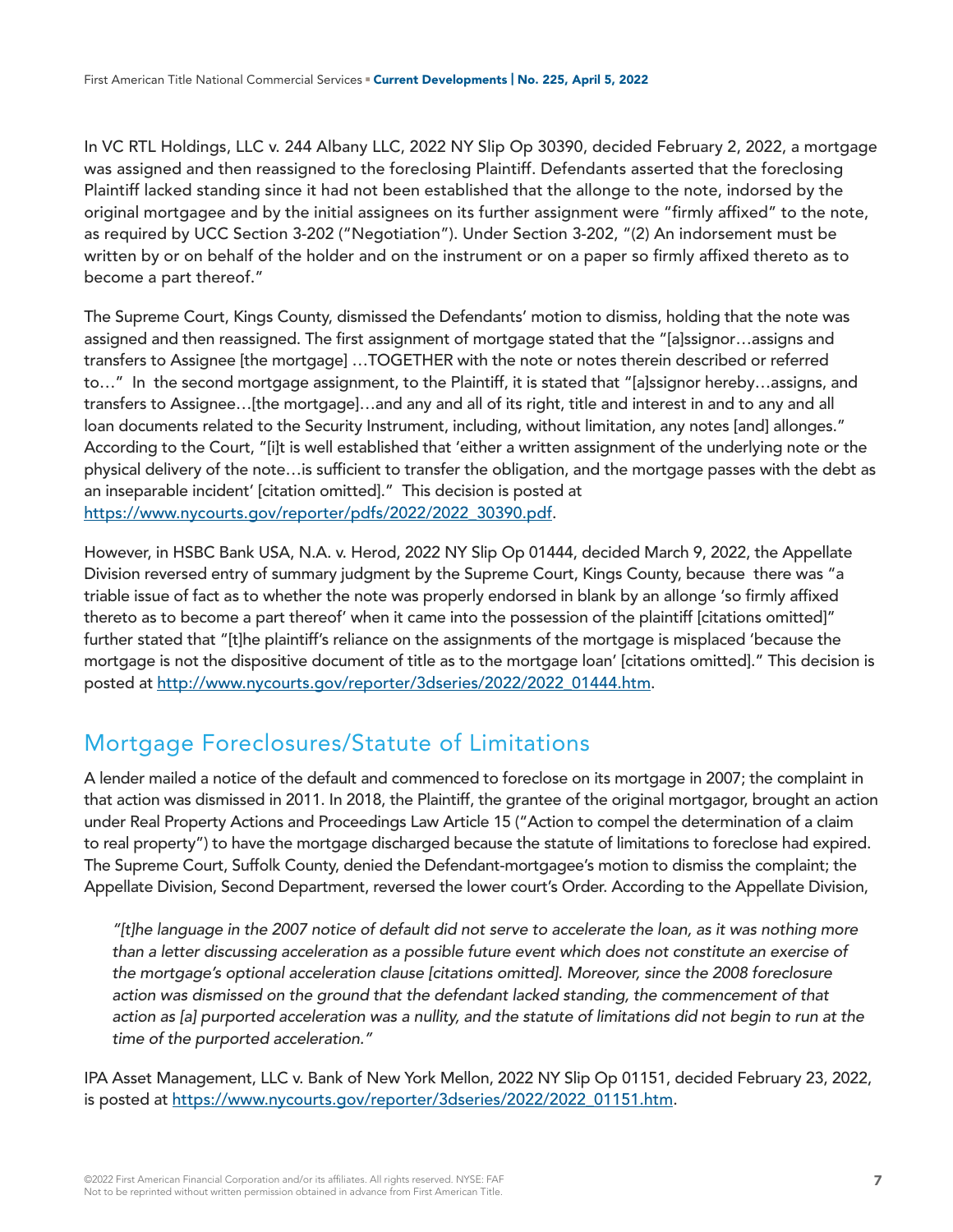In Nassau County. HSBC Bank USA, N.A. v. Ming Young You, 2022 NY Slip Op 01293, decided March 2, 2022, a prior action to foreclose the mortgage was commenced in 2009 and voluntarily discontinued in 2014. In that action, the debt was accelerated when the lender called due the entire amount of the loan. However, since the voluntary discontinuance of the action was an affirmative act of revocation of the acceleration of the debt within the six-year limitations period, the current foreclosure action was timely. The Appellate Division, Second Department, therefore affirmed the grant of the Plaintiff's motion for summary judgment by the Supreme Court. This decision is posted at [https://www.nycourts.gov/reporter/3dseries/2022/2022\\_01293.htm](https://www.nycourts.gov/reporter/3dseries/2022/2022_01293.htm).

In Deutsche Bank Trust Company America v. Morocho, 2022 NY Slip Op 01146, decided February 23, 2022, the Appellate Division, Second Department, affirming denial of the foreclosing Plaintiff's motion for summary judgment, held that the execution of a loan modification agreement was not sufficient to establish, prima facie, that the agreement restarted the running of the statute of limitations. "'General Obligations Law Section 17- 101 effectively revives a time-barred claim when the debtor has signed a writing which validly acknowledges the debt' [citation omitted]." There remained "triable issues of fact as to whether the defendant's execution of the loan modification agreement constituted 'an unqualified acknowledgment of the [mortgage] debt sufficient to reset the statute of limitations' [citation omitted]." This decision is posted at [https://www.nycourts.gov/reporter/3dseries/2022/2022\\_01146.htm.](https://www.nycourts.gov/reporter/3dseries/2022/2022_01146.htm)

## Mortgage Foreclosures/Statute of Limitations/Strict Foreclosure

In 2015, the purchaser at a foreclosure sale brought a strict foreclosure under RPAPL Section 1352 ("Judgment foreclosing right of redemption") to foreclose the right of redemption of a junior mortgagee not named in the foreclosure. The Defendant-mortgagee asserted that the strict foreclosure was barred by the six-year statute of limitations which, he argued, ran from 2009, when the original foreclosure action was commenced. The Appellate Division, First Department, held that the "Supreme Court [New York County] correctly found that the six-year statute of limitations that applies to this action did not begin to run until the property was sold at the foreclosure sale in July 2014…Accordingly, this action, commenced in November 2015, was well within the six-year statute of limitations." 517-525 W. 45 LLC v. Avrahami, 2022 NY Slip Op 01230, decided February 24, 2022, is posted at [https://www.nycourts.gov/reporter/3dseries/2022/2022\\_01230.htm.](https://www.nycourts.gov/reporter/3dseries/2022/2022_01230.htm)

### Mortgages/Erroneous Satisfaction

The obligation under a note and the mortgage securing that note, executed in 2002, were part of a consolidated note and mortgage executed in 2006. A satisfaction of the 2002 mortgage was erroneously recorded in 2007. The foreclosing Plaintiff sought an Order cancelling and expunging the satisfaction from the record. The Defendant claimed that he relied on the recorded satisfaction to his detriment. The Supreme Court, Richmond County, denied the Defendant's motion to dismiss the complaint. The Appellate Division, Second Department, affirmed the lower court's Order. According to the Appellate Division,

*"[t]he satisfaction of the 2002 mortgage…makes no reference to the 2006 consolidated note underlying the 2006 mortgage [being foreclosed]; instead, it expressly refers to a 2002 mortgage which the plaintiff alleged was consolidated into the 2006 mortgage. Moreover, the payment records submitted by the defendant demonstrated that he could not have relied on the satisfaction of the 2002 mortgage as he made mortgage payments in 2009-well after the recording of the mortgage satisfaction in 2007 [citations omitted]."*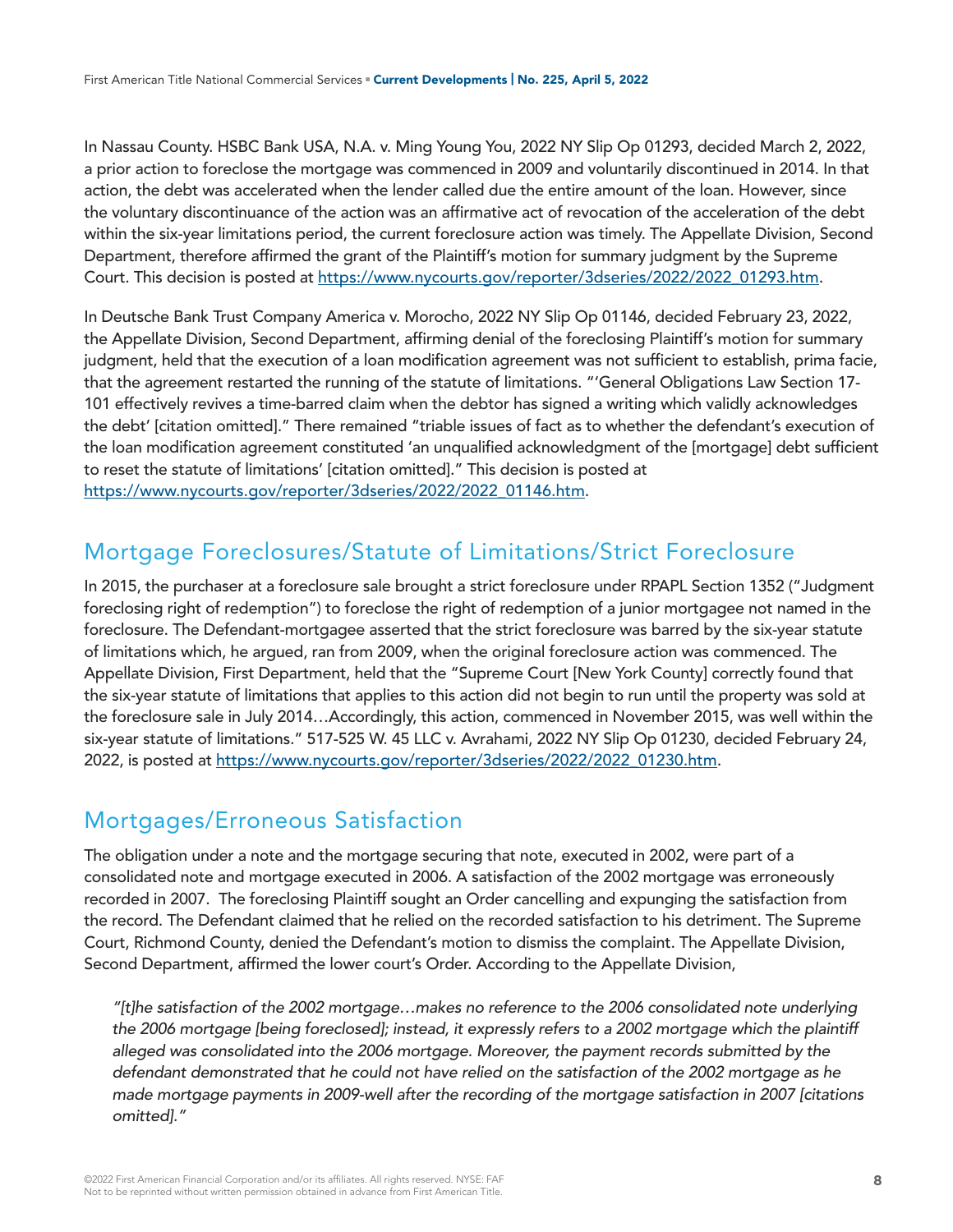Nationstar Mortgage, LLC v. Krit, 2022 NY Slip Op 01168, decided February 23, 2022, is posted at [https://www.nycourts.gov/reporter/3dseries/2022/2022\\_01168.htm.](https://www.nycourts.gov/reporter/3dseries/2022/2022_01168.htm)

Similarly, in Ocwen Loan Servicing LLC v. Pacheco, 2021 NY Slip Op 32959, decided December 23, 2021, the Supreme Court, New York County, granted the foreclosing Plaintiff's motion for summary judgment on the cause of action to discharge an erroneous satisfaction of a mortgage executed by the mortgagee after it assigned the note and mortgage. After its assignment, the mortgage was twice consolidated when the Defendant borrowed additional funds. The Court held that the satisfaction was executed when the original mortgagee had no interest in the mortgage and the Defendants "failed to establish any detrimental reliance on the discharge…" Further, "[w]here, as here, balances of first mortgage loans are increased with second mortgage loans and CEMAS are executed to consolidate the mortgages into single liens, the first notes and mortgages still exist [citation omitted]."

The Defendants asserted that setting aside the mortgage satisfaction was time barred because the action was commenced more than six years after the discharge was executed. However, the satisfaction was void at its inception and "'a statute of limitations cannot validate what is void at its inception' [citation omitted]." This decision is posted at [https://www.nycourts.gov/reporter/pdfs/2021/2021\\_32959.pdf](https://www.nycourts.gov/reporter/pdfs/2021/2021_32959.pdf).

### Notices of Pendency

A notice of pendency for a mortgage foreclosure was filed in May 2013. In July 2013, the Defendant property owner conveyed her interest to Deborah Ahrem, a nonparty, who, together with another nonparty, moved for leave to intervene to have the judgment of foreclosure and sale vacated. The Supreme Court, Suffolk County, denied the motion, and that ruling was affirmed by the Appellate Division, Second Department. According to the Appellate Division,

*"…the appellants had constructive notice of the foreclosure action, and their interest in the property was effectively foreclosed upon entry of the judgment of foreclosure and sale [citations omitted]. Accordingly, the appellants failed to demonstrate a real and substantial interest in the outcome of the action so as to warrant intervention[citations omitted]."*

The Appellate Division also found that the motion to intervene, made more than four years after Ahrem took title and several months after the foreclosure judgment was entered, was untimely. HSBA Bank USA, N.A. v. Minogue, 2022 NY Slip Op 00653, decided February 2, 2022, is posted at [https://www.nycourts.gov/reporter/3dseries/2022/2022\\_00653.htm.](https://www.nycourts.gov/reporter/3dseries/2022/2022_00653.htm)

In Wells Fargo Bank, NA v. Rodriguez, 2022 NY Slip Op 01478, decided March 9, 2022, after the lis pendens in a mortgage foreclosure expired, the property was conveyed to a corporation which then moved to be substituted as a defendant and for the vacating of the judgment of foreclosure and sale. Although the Supreme Court, Kings County, granted the motion to the extent of substituting the corporation as a defendant, it denied the branch of the motion seeking to vacate the judgment. The Appellate Division, Second Department, affirmed the lower court's ruling. While "a notice of pendency serves to establish constructive notice of an action [citations omitted]", the corporation "failed to establish…that it lacked actual notice of the open and unsatisfied mortgage at the time of the conveyance or of the plaintiff's claim [citations omitted]." This decision is posted at [https://www.nycourts.gov/reporter/3dseries/2022/2022\\_01478.htm.](https://www.nycourts.gov/reporter/3dseries/2022/2022_01478.htm)